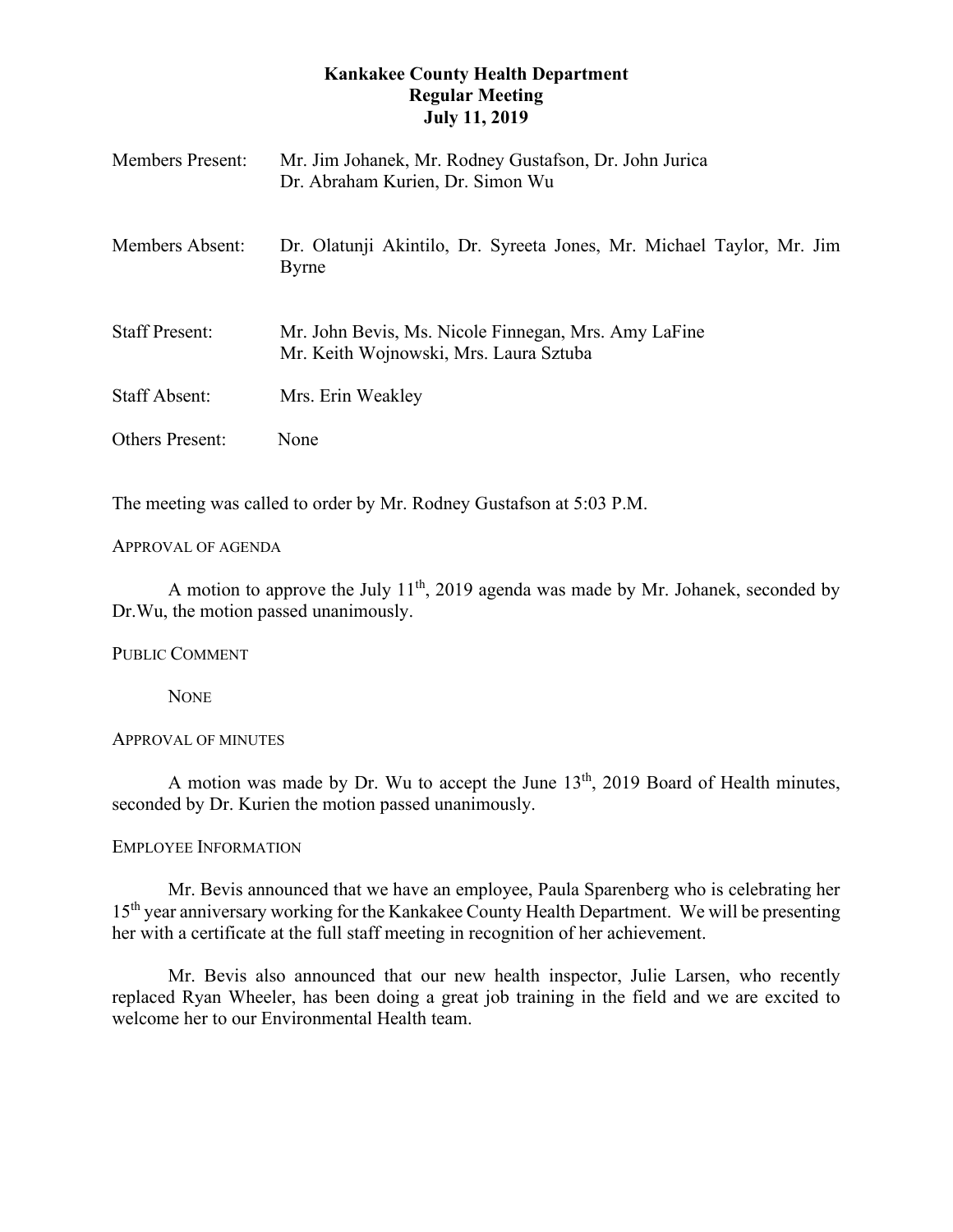#### DIVISION REPORTS

#### *Client Services*

Mrs. LaFine announced that we had our Family Case Management site review on June  $19<sup>th</sup>$ - June  $21<sup>st</sup>$ . We received very positive feedback in regards to documentation compliance.

Mrs. LaFine also announced that we have our WIC Certification review scheduled for August  $27<sup>th</sup>$ - August  $29<sup>th</sup>$ ,  $2019$ . This review will look at the following areas: our assigned caseload, infants at risk, vaccinations for children, as well as the main focus of Family Case Management and Women's Wellness.

### *Environmental Health*

Mr. Wojnowski updated the Board on the Heartland Virus. He explained our participation with the State in which we were part of a team that assembled to do a second round of tick drags in Kankakee County where there was a positive case of Heartland Virus found in 2018. They were able to collect 715 ticks, of which 687 were Lone Star Ticks. Lone Star Ticks are known carriers of the Heartland Virus. The Ticks are being sent to Colorado to be tested for the Heartland Virus and we will share the findings with the Board once the State receives the results and sends out the updated report to us. This will help us provide education to the public on tick safety.

#### *Health Promotion/Community Outreach and Planning*

Mrs. Sztuba announced the AmeriCorps member application program in which we would apply to have an AmeriCorps member provide services for an eleventh month period at the Kankakee County Health Department. This individual would receive training from IPHD, as well as stipends, housing and student loan forbearance in exchange for their service at the Health Department. If we are chosen for his program, the Health Department would benefit by getting qualified applicants who have a background in Emergency Preparedness, who can then help us strengthen our PHEP program by coordinating with other agencies within Kankakee County. Mrs. Sztuba explained that this individual would be extremely beneficial for our PHEP program and asked the Board to approve moving forward with spending \$11,500 which would cover our cost of the program. Dr. Jurica motioned to approve the \$11,500 investment for the AmeriCorps Emergency Preparedness applicant with the understanding that if we are not chosen we would not pay any fees, seconded by Mr. Johanek, the motion passed unanimously. Mrs. Sztuba also reiterated that we still have to be accepted as an AmeriCorps host site and if chosen, the member would start in September.

Mrs. Sztuba also shared a copy of the Annual Report draft. This captures what we do as a local Health Department. As of now, we are still waiting on HIV results before we can distribute the report. We are still waiting for final numbers, based on historical data if the actual number is under 5 cases then it is considered non reportable.

Mrs. Sztuba announced that our annual Satisfaction Surveys will be going out to employees, clients, and community partners next month.